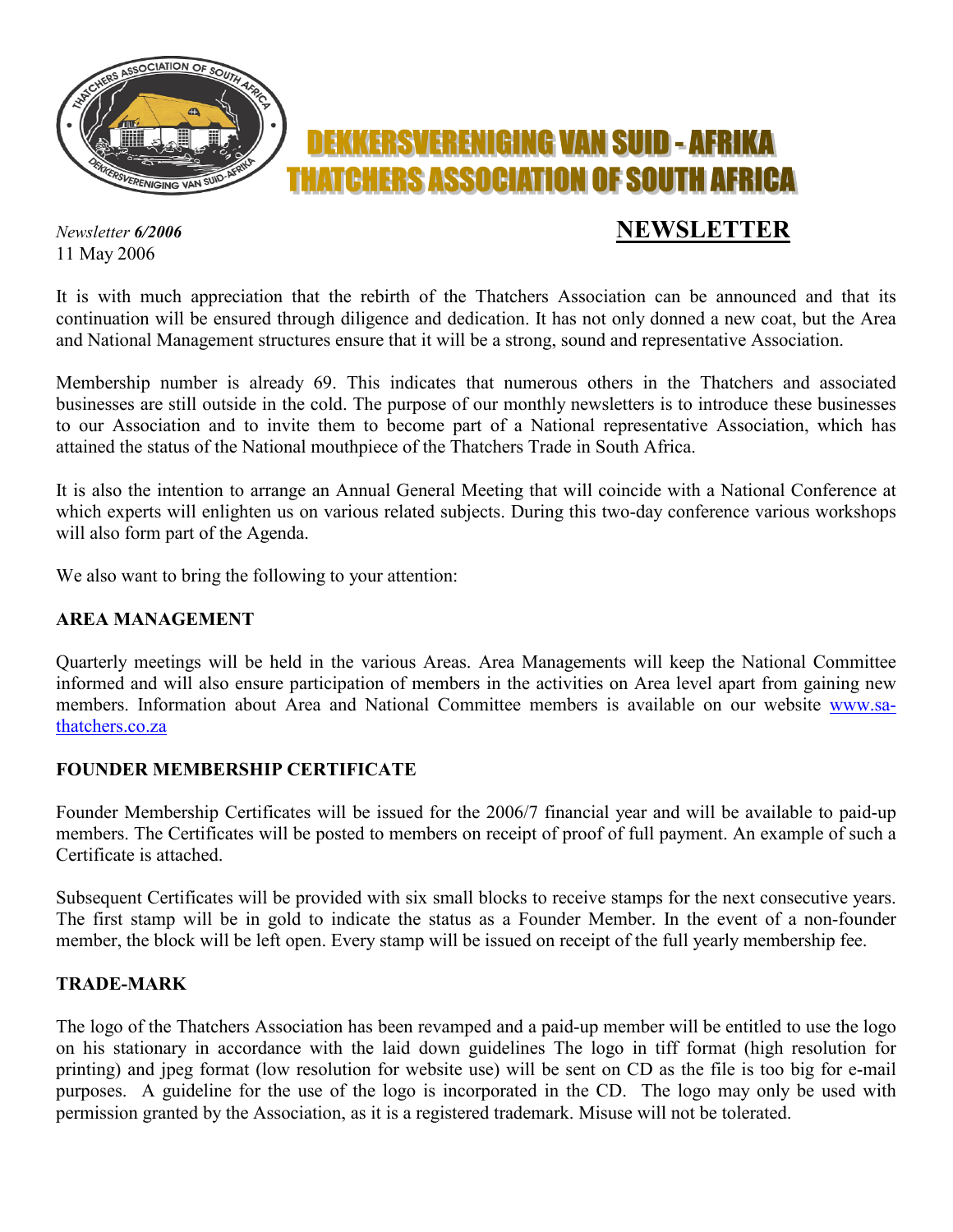## **STICKERS FOR VEHICLES**

Stickers, for use on vehicles, are attainable at the Office. They are available in two sizes namely 300 x 600 (R65) and 150 x 300 (R50) plus postage. If ordered timeously, it can be sent with the CD and Certificate. Paidup members will receive the above during the week 9 to 12 May 2006 per registered post. A magnetic type (300 x 600) is also available at R130 each and 150 x 300 at R90 each plus postage.

## **WEBSITE**

Members are kindly requested to submit their website information to the Office to enable a link to be established between the membership list on the Association's website and that of members.

Anton Heÿdenrÿch of SuproNet, the TASA webmaster, is extending his willingness to members to assist them with the design of their websites at a reasonable fee.

#### **UPDATING OF THE TASA WEBSITE**

An updated membership list will appear weekly on the website. New articles and relevant information will appear monthly.

## **LINK WITH THE SA TIMBER HOMES MAGAZINE**

Our first article covering the rebirth of the Association with introductory material and photos appeared in the April/May issue of SA Timber Homes, introducing also Area and National Managements. The website of the above magazine can be obtained through our website under the heading "News and Notices."

You can also contact the Editor, Marius Crous to order the magazine.

His contact particulars are as follows: Mobile: 084 710 3262 E-mail: timberhomes@polka.co.za Website: www.satimberhomes.co.za

## **LINK TO "A GUIDE TO GOOD THATCHING PRACTICE**

Links are available on our website which will enable you to download "A Guide to Good Thatching Practice" in black and white in pdf format, free of charge. It is also available in colour as "read only." This Guide is available at our office at R200 as well as the SANS 10407:2004 Specification at R75 plus postages.

#### **Slots for Adverts on our website are available and will be shown in the Afrikaans and English sections at the following rates**

| Banner Advert: | R400 per year                                                                                                                                                                                  |  |  |
|----------------|------------------------------------------------------------------------------------------------------------------------------------------------------------------------------------------------|--|--|
|                | The advert will show the text and any of the special graphics for example the logo<br>(electronic) with a max of three frames "animated gif"                                                   |  |  |
| Side Adverts:  | R300 per year                                                                                                                                                                                  |  |  |
| Provisos:      | The advertiser provides the text and any other special graphics e.g. the logo (electronic)<br>with a max of three frames "animated gif"<br>Adverts will only be accepted on a full year basis. |  |  |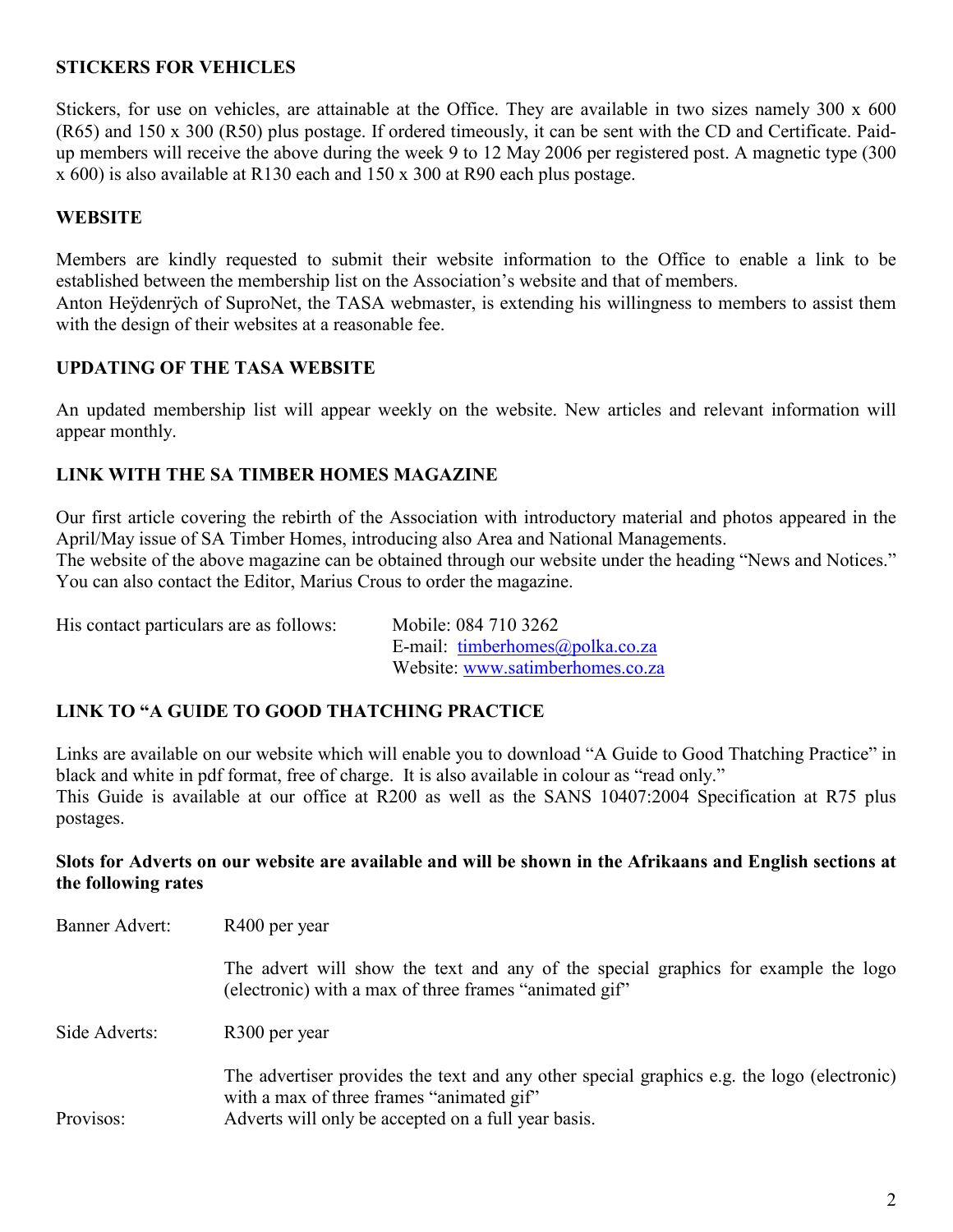## **ARTICLES AND MATTERS OF INTEREST**

To keep our website up to date, keeping in mind that articles are published in the SA Timber Homes Magazine, photos and articles of interest are required. Information on "uninvited guests" seeking refuge in thatch, quality measures for newly built thatch as well as to decide the condition of existing thatched roofs, the maintenance of thatch, early warning signs of deterioration etc., are only a few examples. These articles can be a major source of information and education. We rely on your support. Photos submitted electronically and of high resolution (300 dpi at least) are preferred.

The articles are approved for acceptance by the Executive Committee and will appear under the member's reference.

## **MEMBERSHIP FEES**

Consensus was reached at all Area Meetings that membership fee for 2006/7 will be R3 000 of which the R500 paid to float the Association, is refundable and can thus be subtracted.

The establishment of a Thatchers Association with legal status necessitates the settlement of membership fees for 2006/7, paid-up before 31 May 2006.

You are invited to contact the office if you require an extended payment option, or if any uncertainty exists as to the functioning of the Association.

I consider it a privilege and a challenge to lead the Thatchers Association of South Africa in its inaugural year with its new identity. As much as the inception of TASA dependent on a team effort, so much so will the future success depend on the team effort of all the members.

Your continued and loyal support is much appreciated.

Kind regards

## **ABRIE VISAGIE NATIONAL CHAIRMAN**

Thatchers Association of South Africa Fax Fax 686 6409 151 P O Box 13334 Mobile 083 283 8429 CLUBVIEW 0014 E-mail admin@sa-thatchers.co.za

Website www.sa-thatchers.co.za